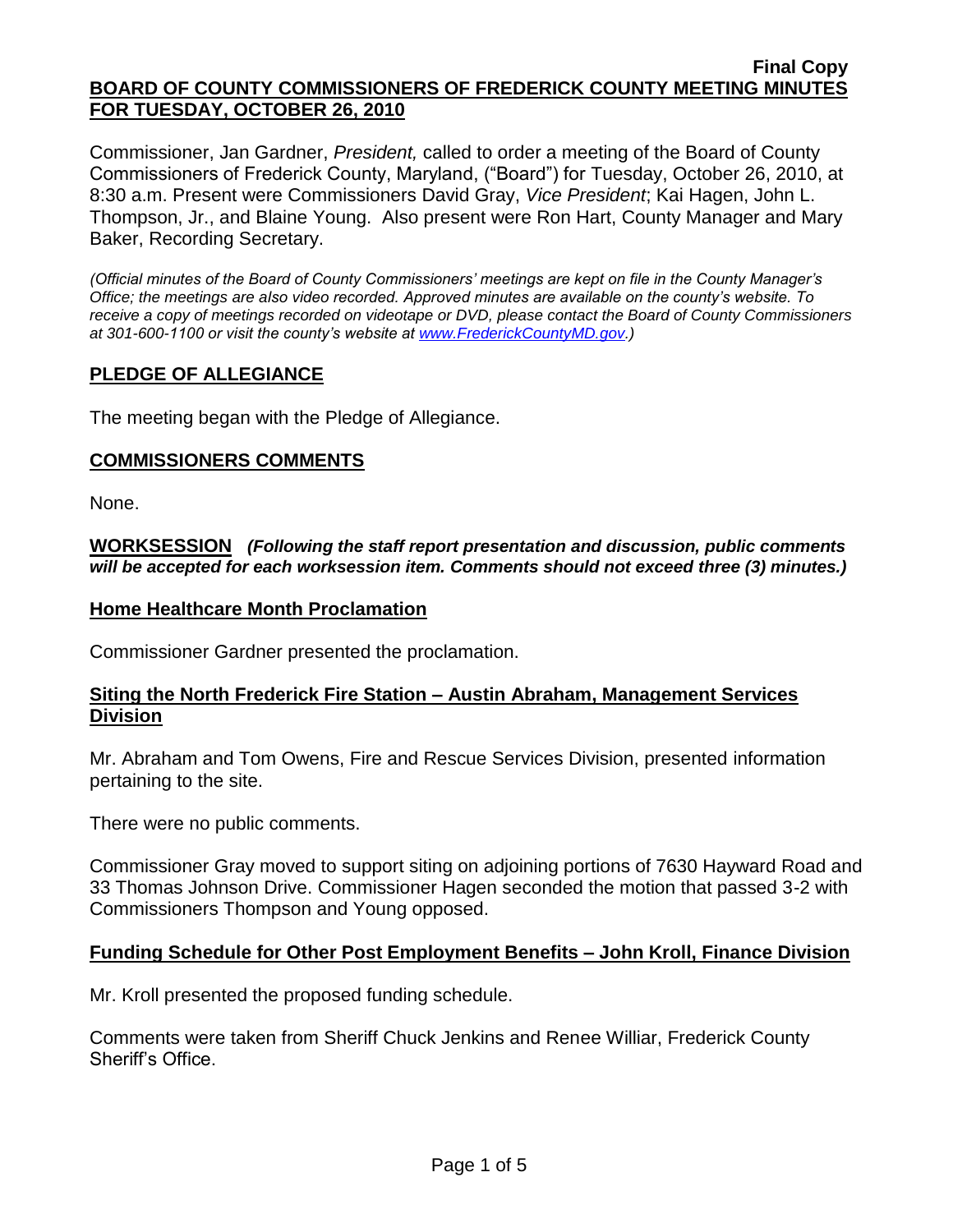Commissioner Gray moved approval of staff's recommendation as presented. Commissioner Gardner seconded the motion that failed 2-3 with Commissioners Hagen, Thompson and Young opposed.

Commissioner Thompson moved to shift \$1 million dollars from Frederick Community College to fund other post employment benefits (OPEB) in fiscal year (FY) 2012. Commissioner Gardner seconded the motion that failed 1-4 with Commissioners Gardner, Gray, Hagen and Young opposed.

Commissioner Thompson moved to shift \$100,000 from Frederick Innovative Technology Center, Inc. to fund OPEB in FY 2012. Commissioner Gray seconded the motion that failed 1- 4 with Commissioners Gardner, Gray, Hagen and Young opposed.

Commissioner Young moved to use the five-year ramp up schedule. Commissioner Hagen seconded the motion.

Commissioner Gardner called the motion out of order.

Commissioner Gardner recommended this item be rescheduled once the new Board takes office.

# **Standard Operating Procedures for Property Rights Acquisitions in Frederick County, Maryland – Crystal Chamberlain, Public Works Division and Beth Ramacciotti, Utilities and Solid Waste Management Division**

Ms. Chamberlain, Ms. Ramacciotti, Austin Abraham, Management Services Division, and Wendy Kearney, Office of the County Attorney, presented the proposed resolution.

There was no public comment.

Commissioner Gray moved approval of the proposed resolution as presented. Commissioner Hagen seconded the motion that passed 5-0.

A copy of the approved/adopted resolution can be obtained in the County Manager's Office or by accessing [www.FrederickCountyMD.gov.](file://NT1S5/BOCC/BOCC/BOCC%20Minutes/Mary)

# **COMMISSIONERS COMMENTS**

Commissioners Gardner, Gray and Hagen commented on the inaccurate accusations being made about the current Board and current candidates running for office on the radio, in the local newspapers and in mailings going to Frederick County residents.

### **PUBLIC COMMENTS**

None.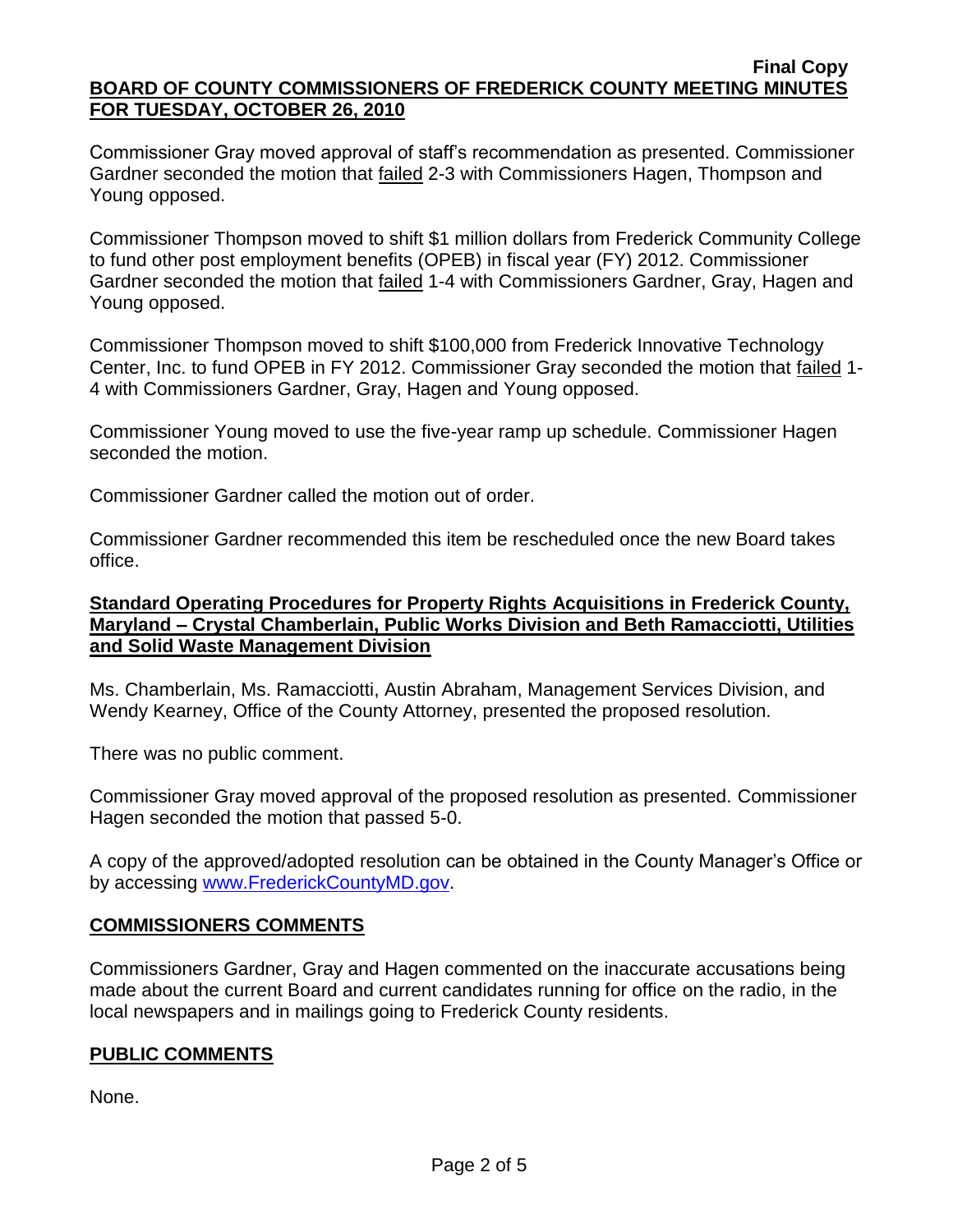# **QUESTIONS - PRESS**

None.

# **CLOSED SESSION**

Commissioner Hagen moved to proceed into closed session in accordance with Maryland Annotated Code State Government Article § 10-508(a)(8) To consult with staff, consultants or other individuals about pending or potential litigation. Commissioner Gray seconded the motion that passed 5-0.

# **ADJOURN**

The meeting adjourned at 10:20 a.m.

Mary E. Baker Recording Secretary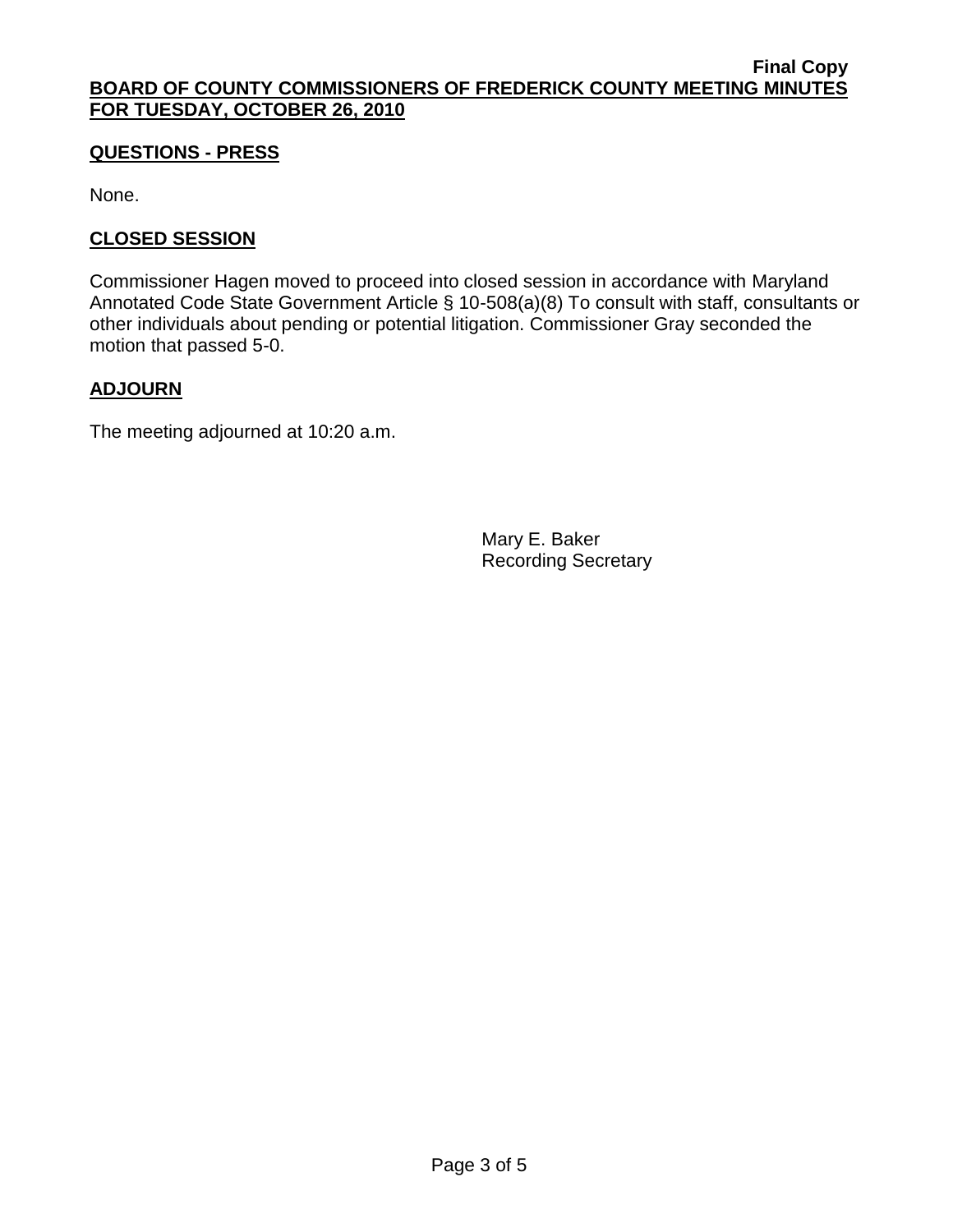## **FORM OF STATEMENT FOR CLOSING THE MEETING OF TUESDAY, OCTOBER 26, 2010**

# **STATUTORY AUTHORITY TO CLOSE SESSION**

#### **State Government Article §10-508(a):**

(8) To consult with staff, consultants or other individuals about pending or potential litigation.

#### **Motion:**

In open session Commissioner Hagen moved to proceed into closed session in accordance with Maryland Annotated Code State Government Article § 10-508(a)(8) To consult with staff, consultants or other individuals about pending or potential litigation. Commissioner Gray seconded the motion that passed 5-0.

#### **Time and Location:**

10:20 a.m. – Third Floor Meeting Room, Winchester Hall

#### **Topic to be Discussed:**

To obtain legal advice on existing litigation.

Mary Baker Recording Secretary